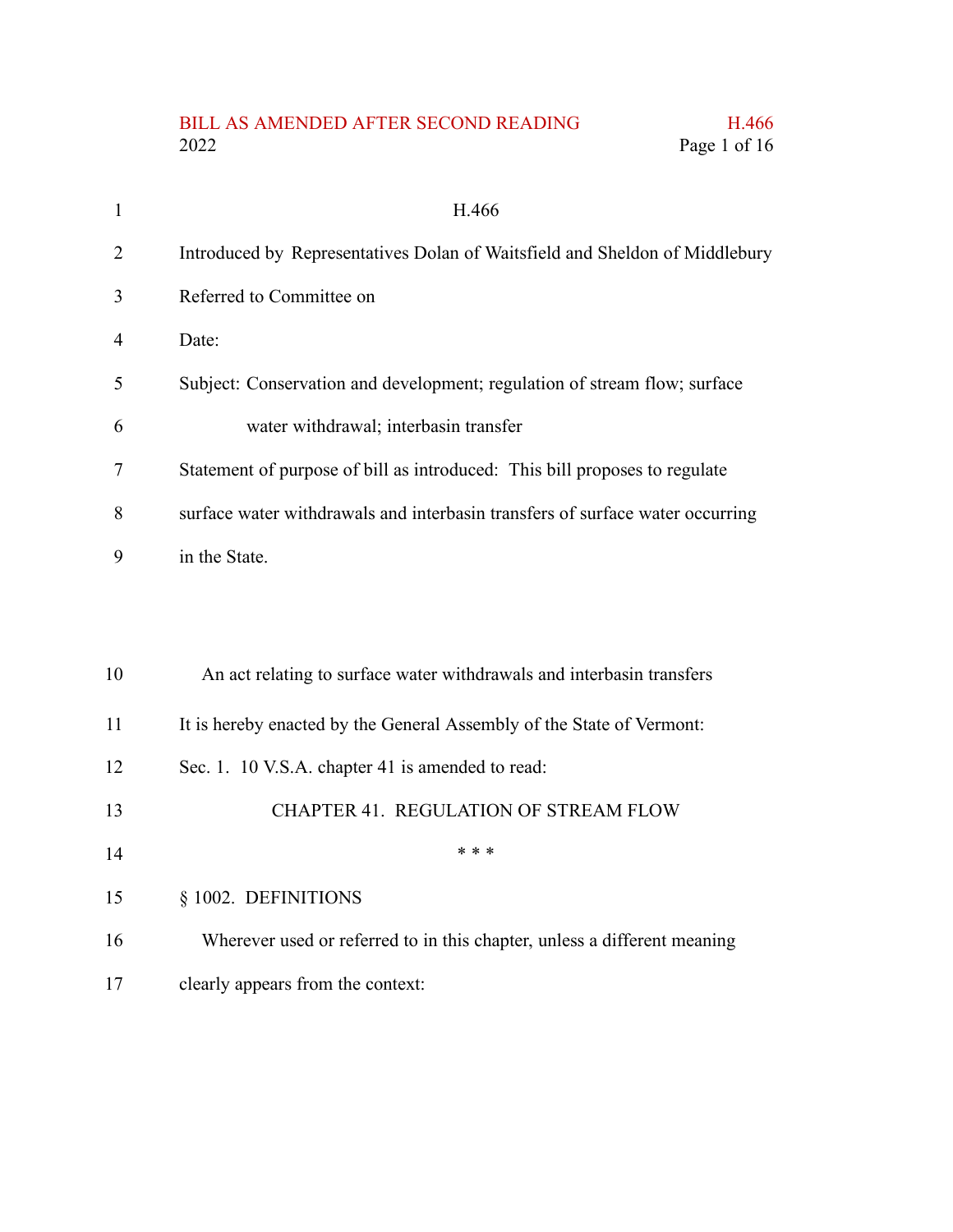#### BILL AS AMENDED AFTER SECOND READING H.466<br>2022 Page 2 of 16 Page 2 of  $16$

| $\mathbf{1}$   | (1) "Artificial regulation of stream flow" means the intermittent or                         |
|----------------|----------------------------------------------------------------------------------------------|
| $\overline{2}$ | periodic manipulation of water levels and the intermittent or periodic                       |
| 3              | regulation of discharge of water into the stream below the dam.                              |
| 4              | (2) "Banks" means that land area immediately adjacent to the bed of the                      |
| 5              | stream, which is essential in maintaining the integrity thereof.                             |
| 6              | (3) "Basin" means the third-level, 6-digit unit of the hydrologic unit                       |
| 7              | hierarchy as defined by the U.S. Geological Survey (USGS), Federal                           |
| 8              | Standards and Procedures for the National Watershed Boundary Dataset,                        |
| 9              | Chapter 3 of Section A, Book 11. "Basin" is also referred to as "Hydrologic                  |
| 10             | Unit Code 6" or "HUC-6".                                                                     |
| 11             | (4) "Bed" means the maximum area covered by waters of the stream for                         |
| 12             | not less than 15 consecutive days in one year.                                               |
| 13             | (5) "Berm" means a linear fill of earthen material on or adjacent to the                     |
| 14             | bank of a watercourse that constrains waters from entering a flood hazard area               |
| 15             | or river corridor, as those terms are defined in subdivisions $752(3)$ and $(11)$ of         |
| 16             | this title.                                                                                  |
| 17             | (4)(6) "Board" means the Natural Resources Board.                                            |
| 18             | (7) "Capacity" means the maximum volume of water capable of being                            |
| 19             | withdrawn by the water withdrawal system.                                                    |
| 20             | $\left(\frac{5}{8}\right)$ "Cross section" means the entire channel to the top of the banks. |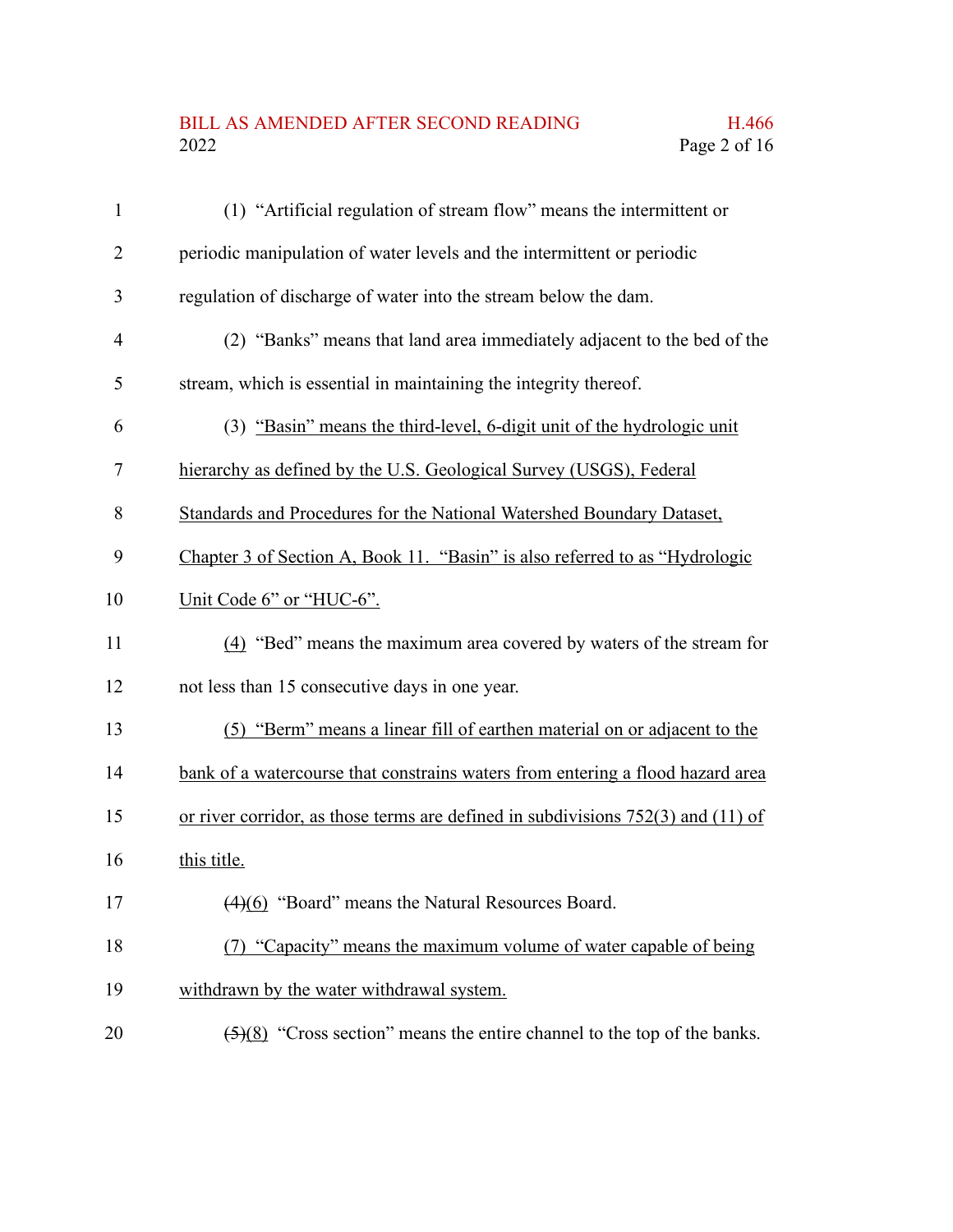# BILL AS AMENDED AFTER SECOND READING H.466<br>2022 Page 3 of 16

| $\mathbf{1}$   | $\left(\frac{6}{9}\right)$ "Dam" applies to any artificial structure on a stream, or at the |
|----------------|---------------------------------------------------------------------------------------------|
| $\overline{2}$ | outlet of a pond or lake, that is utilized for holding back water by ponding or             |
| 3              | storage together with any penstock, flume, piping, or other facility for                    |
| $\overline{4}$ | transmitting water downstream to a point of discharge, or for diverting water               |
| 5              | from the natural watercourse to another point for utilization or storage.                   |
| 6              | $(7)(10)$ "Department" means the Department of Environmental                                |
| 7              | Conservation.                                                                               |
| 8              | $(8)(11)$ "Existing surface withdrawal" means a surface water withdrawal                    |
| 9              | that exists prior to January 1, 2023.                                                       |
| 10             | (12) "Frequency" means how often water will be withdrawn from a                             |
| 11             | surface water over a period of time.                                                        |
| 12             | (13) "Instream material" means:                                                             |
| 13             | (A) all gradations of sediment from silt to boulders;                                       |
| 14             | (B) ledge rock; or                                                                          |
| 15             | (C) large woody debris in the bed of a watercourse or within the                            |
| 16             | banks of a watercourse.                                                                     |
| 17             | "Interbasin transfer" means the conveyance of surface water<br>(14)                         |
| 18             | withdrawn from a basin for use in another basin.                                            |
| 19             | (15) "Large woody debris" means any piece of wood within a                                  |
| 20             | watercourse with a diameter of 10 or more inches and a length of 10 or more                 |
| 21             | feet that is detached from the soil where it grew.                                          |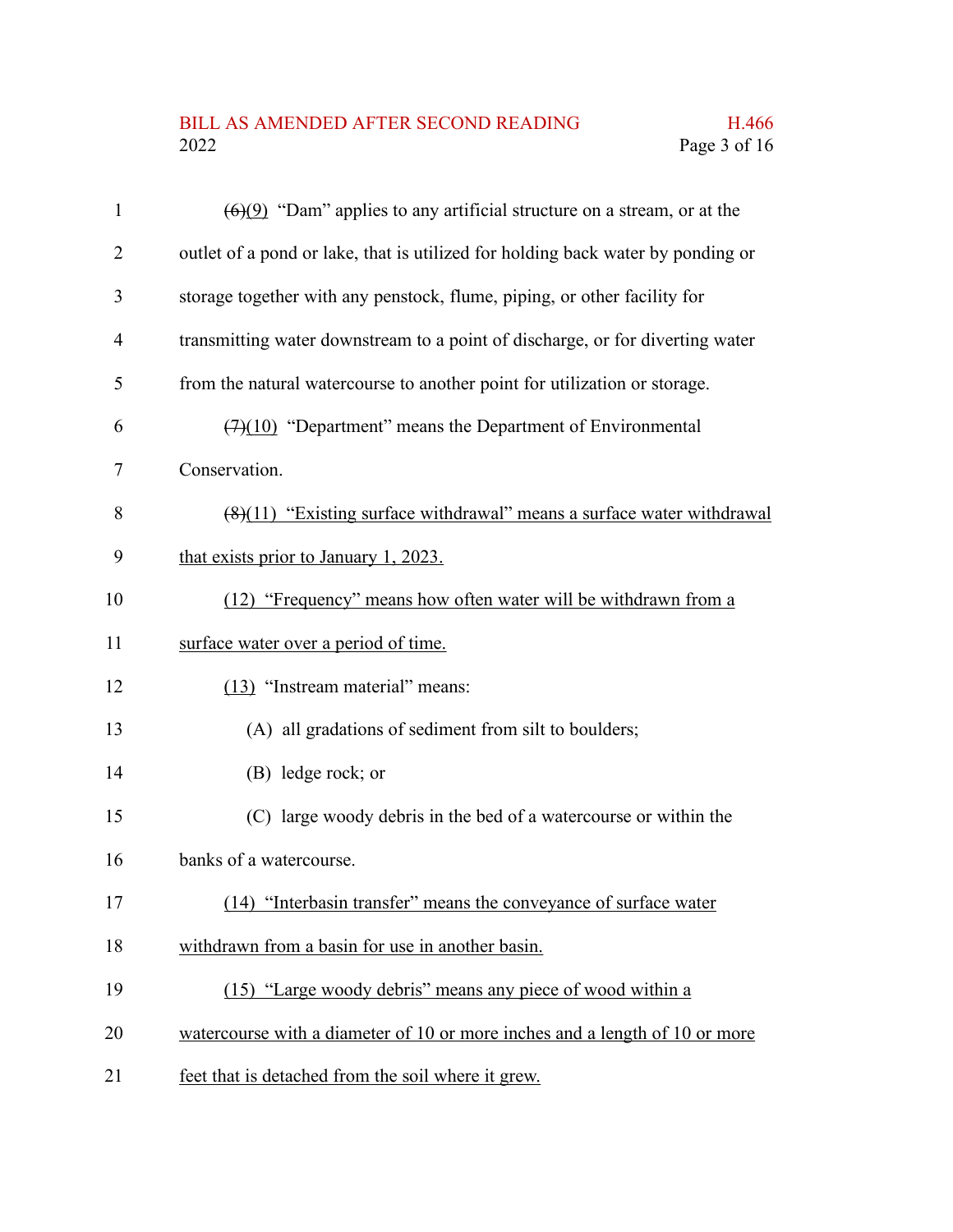## BILL AS AMENDED AFTER SECOND READING H.466<br>2022 Page 4 of 16 Page 4 of 16

| $\mathbf{1}$   | $(9)(16)$ "Person" means any individual; partnership; company;                   |
|----------------|----------------------------------------------------------------------------------|
| $\overline{2}$ | corporation; association; unincorporated association; joint venture; trust;      |
| 3              | municipality; the State of Vermont or any agency, department, or subdivision     |
| $\overline{4}$ | of the State; any federal agency; or any other legal or commercial entity.       |
| 5              | (17) "Rate of withdrawal" means the volume of surface water that is              |
| 6              | withdrawn over a period of time, as reported in gallons per minute.              |
| 7              | (18) "Reasonable and feasible" means available and capable of being              |
| 8              | implemented after consideration of cost, existing technology, logistics in light |
| 9              | of the overall project purpose, environmental impact, and ability to obtain all  |
| 10             | necessary approvals for implementation.                                          |
| 11             | (19) "Secretary" means the Secretary of Natural Resources, or the                |
| 12             | Secretary's duly authorized representative.                                      |
| 13             | (20) "Surface water" means all rivers streams creeks brooks                      |
| 14             | reservoirs, pends, lakes, springs, and all bodies of surface waters that are     |
| 15             | contained within, flow the vigh, or border upon the State or any portion of it.  |
| 16             | "Surface water" shall not include the relaying:                                  |
| 17             | (A) groundwater as defined in section $139$ . of this title;                     |
| 18             | (B) artificial waterbodies as defined under section 29A-101(d) of the            |
| 19             | VUHIIUIII WALU QUAHUY DIAHUAHUN,                                                 |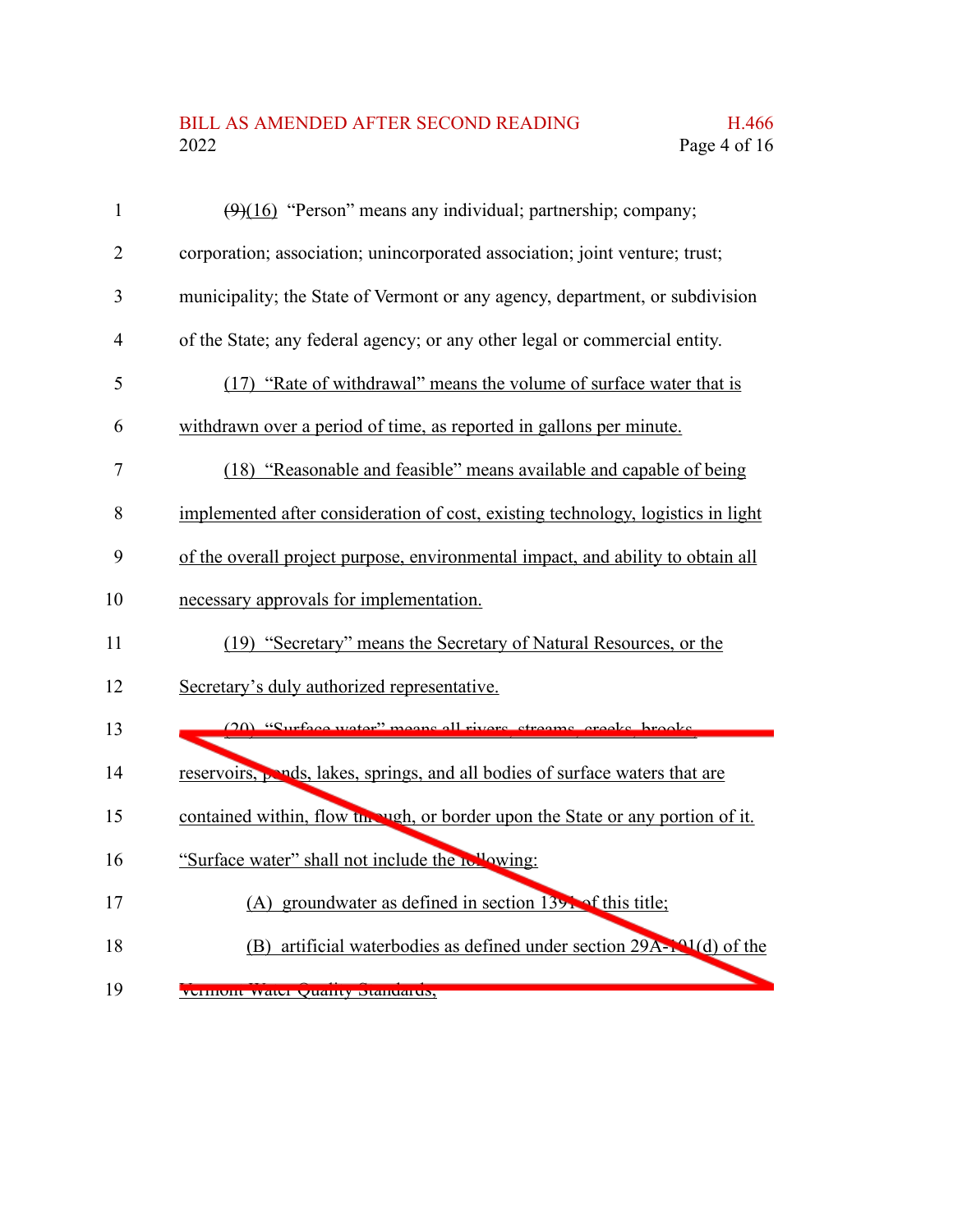ingluding waste management systems constructed as part of a best management practice approved under 6 V.S.A. chapter 215; (D) treatment ponds, lagoons, or wetlands created solely to meet the requirements of a permit issued for a discharge; and (E) constructed ponds or other impoundments  $\mathbf{r}$  at are used for irrigation or watering of livestock and that are not subject to the Vermont Water Quality Standards. *(20) "Surface water" means all rivers, streams, creeks, brooks, reservoirs, ponds, lakes, and springs and all bodies of surface waters that are contained within, flow through, or border upon the State or any portion of it. "Surface water" shall not include the following: (A) groundwater as defined in section 1391 of this title; (B) artificial waterbodies as defined under section 29A-101(d) of the Vermont Water Quality Standards; (C) treatment ponds, lagoons, or wetlands created solely to meet the requirements of a permit issued for a discharge; and (D) constructed ponds or other impoundments that are used for irrigation or watering of livestock and that are not subject to the Vermont Water Quality Standards.* 1 2 3 4 5 6 7 8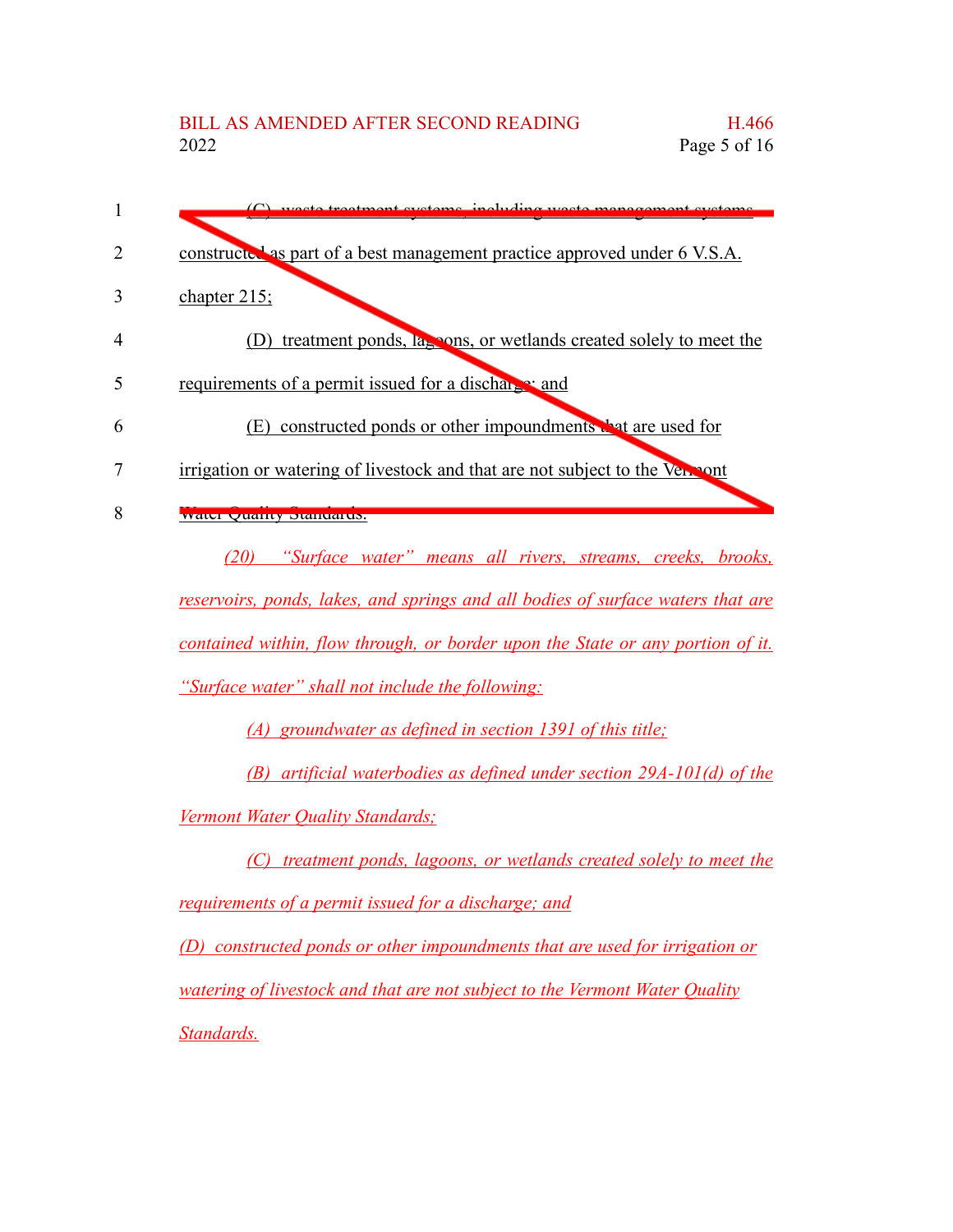## BILL AS AMENDED AFTER SECOND READING H.466<br>2022 Page 6 of 16 Page 6 of 16

| $\mathbf{1}$ | (21) "Vermont Water Quality Standards" means the standards adopted                   |
|--------------|--------------------------------------------------------------------------------------|
| 2            | pursuant to chapter 47 and subdivision $6025(d)(3)$ of this title.                   |
| 3            | (10)(22) "Watercourse" means any perennial stream. "Watercourse"                     |
| 4            | shall does not include ditches or other constructed channels primarily               |
| 5            | associated with land drainage or water conveyance through or around private          |
| 6            | or public infrastructure.                                                            |
| 7            | (11) "Secretary" means the Secretary of Natural Resources, or the                    |
| 8            | Secretary's duly authorized representative."                                         |
| 9            | (23) "Watershed" means a region containing waters that drain into a                  |
| 10           | particular brook, stream, river, or other body of water.                             |
| 11           | (24) "Withdrawal" means the intentional diversion from a surface water               |
| 12           | by pumping, gravity, or other method for the purpose of being used for               |
| 13           | irrigation, industrial uses, snowmaking, livestock watering, water supply,           |
| 14           | aquaculture, or other off-stream uses. "Withdrawal" does not include                 |
| 15           | hydroelectric projects that are regulated by the Federal Energy Regulatory           |
| 16           | Commission or the Public Utility Commission. "Withdrawal" does not include           |
| 17           | direct consumption of surface water by livestock.                                    |
| 18           | (12) "Berm" means a linear fill of earthen material on or adjacent to the            |
| 19           | bank of a watercourse that constrains waters from entering a flood hazard area       |
| 20           | or river corridor, as those terms are defined in subdivisions $752(3)$ and $(11)$ of |
| 21           | this title.                                                                          |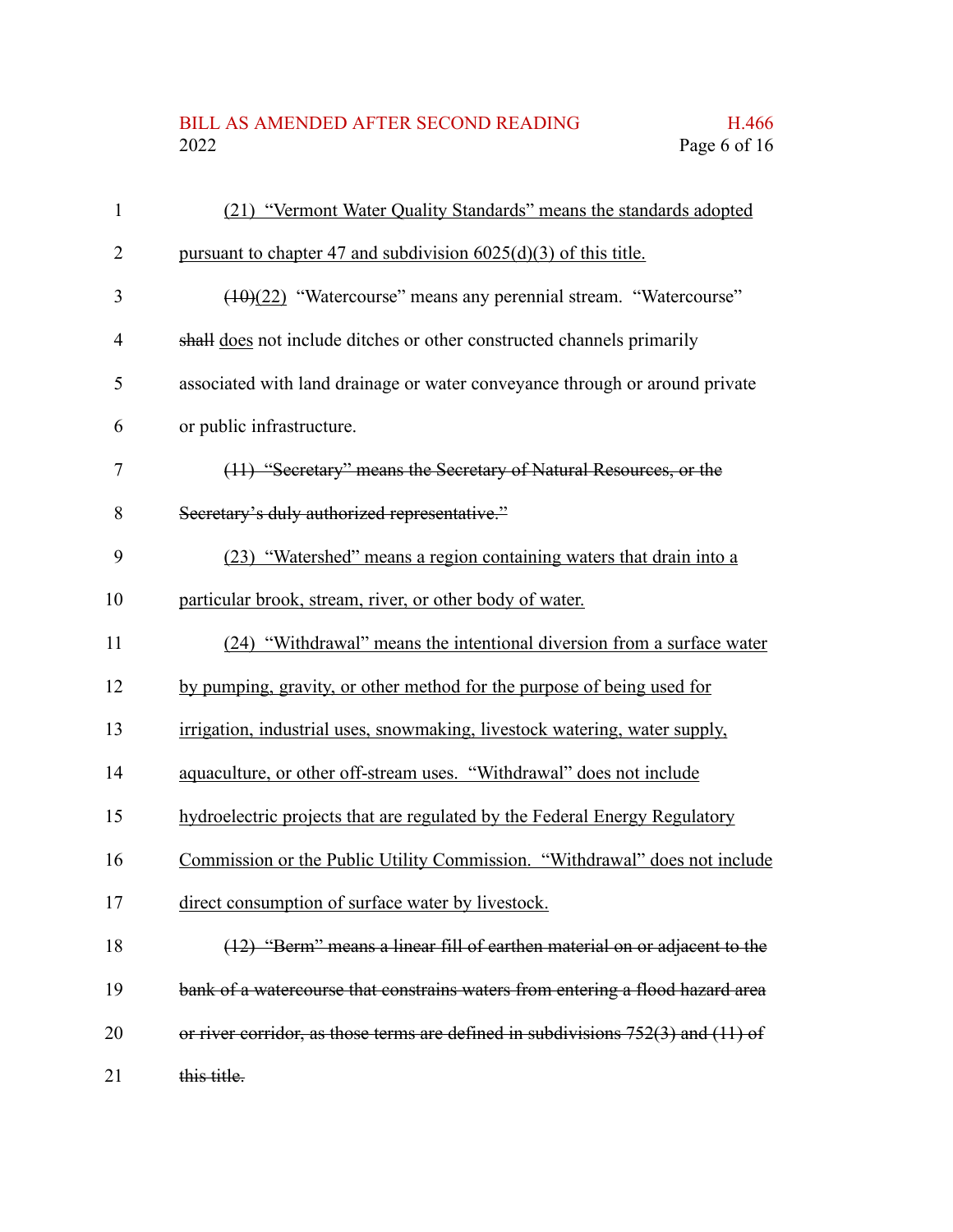## BILL AS AMENDED AFTER SECOND READING H.466<br>2022 Page 7 of 16 Page 7 of 16

| $\mathbf{1}$   | (13) "Large woody debris" means any piece of wood within a                       |
|----------------|----------------------------------------------------------------------------------|
| $\overline{2}$ | watercourse with a diameter of 10 or more inches and a length of 10 or more      |
| 3              | feet that is detached from the soil where it grew.                               |
| $\overline{4}$ | * * *                                                                            |
| 5              | Subchapter 4. Surface Water Withdrawals and Interbasin Transfers                 |
| 6              | § 1041. POLICY ON SURFACE WATER WITHDRAWALS FOR                                  |
| 7              | OFF-STREAM USES OTHER THAN SNOWMAKING                                            |
| 8              | (a) This subchapter is intended to establish policy and standards for surface    |
| 9              | water withdrawals that are consistent with section 1001 and chapter 47 of this   |
| 10             | title, including the Vermont Water Quality Standards.                            |
| 11             | (b) The policy established under this subchapter is to:                          |
| 12             | (1) assure the protection, maintenance, and restoration of the chemical,         |
| 13             | physical, and biological water quality, including water quantity, necessary to   |
| 14             | sustain aquatic communities and stream function;                                 |
| 15             | (2) help to provide for and enhance the viability of those sectors and           |
| 16             | industries that rely on the use of surface waters and are important to Vermont's |
| 17             | economy;                                                                         |
| 18             | (3) permit surface water withdrawals and the construction of                     |
| 19             | appurtenant facilities and related systems for uses other than snowmaking,       |
| 20             | based on an analysis of the need for water and the consideration of              |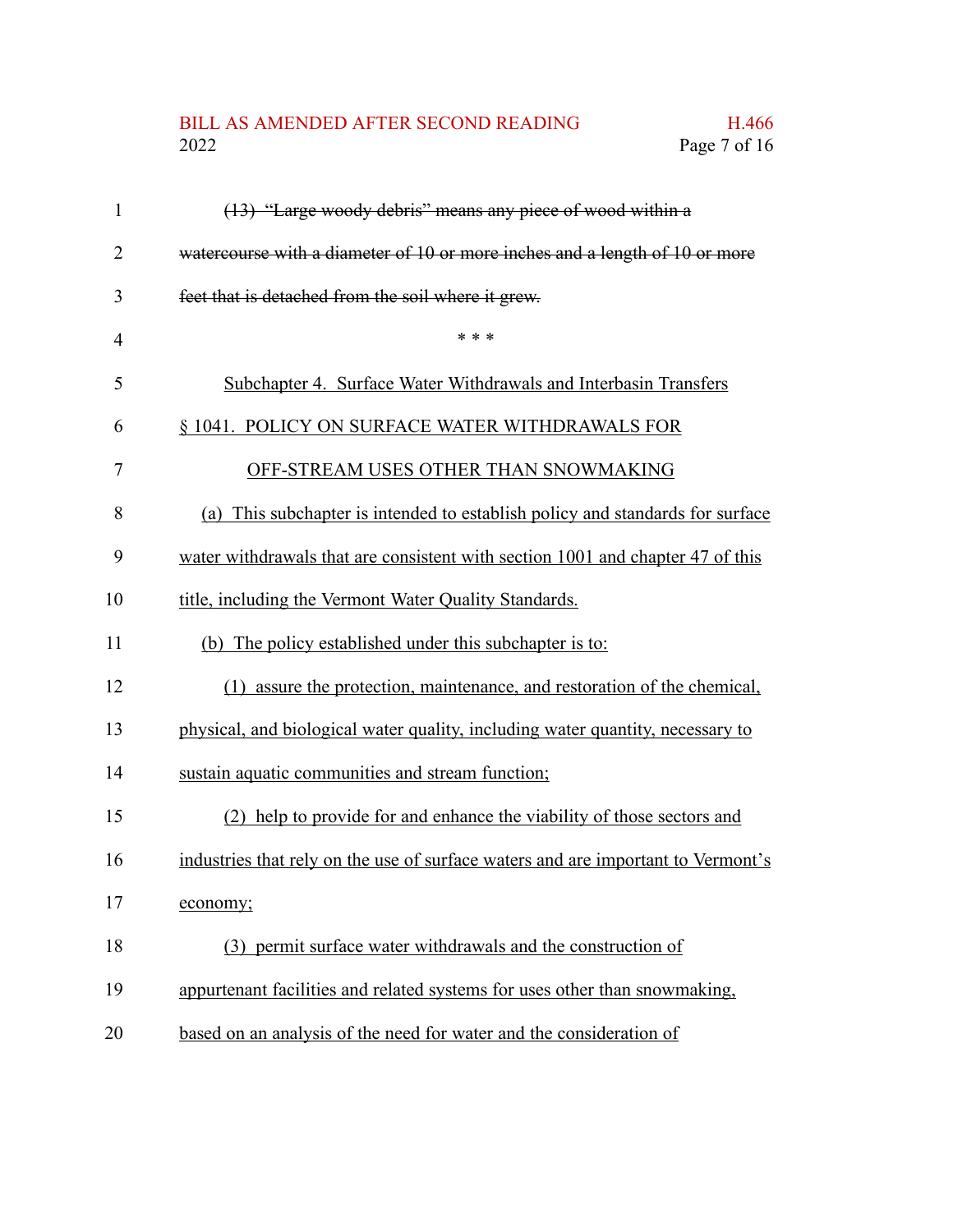| $\mathbf{1}$ | alternatives, and consistent with this and related policies and other applicable |
|--------------|----------------------------------------------------------------------------------|
| 2            | laws and rules; and                                                              |
| 3            | (4) recognize that existing users of the State's waters for off-stream uses      |
| 4            | that may have an adverse effect on water quality should have time and            |
| 5            | opportunity to improve water quality.                                            |
| 6            | § 1042. REGISTRATION AND REPORTING; EXCEPTIONS                                   |
| 7            | (a) Registration. Beginning on January 1, 2023, any person withdrawing           |
| 8            | 5,000 gallons or more of surface water within a 24-hour period shall register    |
| 9            | with the Secretary. Registration shall be made on a form provided by the         |
| 10           | Secretary, and shall include the following information:                          |
| 11           | (1) the location of each withdrawal, including each impacted surface             |
| 12           | water;                                                                           |
| 13           | (2) the frequency and rate of each withdrawal;                                   |
| 14           | (3) a description of the use or uses of the water to be withdrawn;               |
| 15           | (4) the capacity of the system to be used for the withdrawal; and                |
| 16           | (5) a schedule for the withdrawal.                                               |
| 17           | (b) Report. Beginning on January 1, 2023, a person that is required to           |
| 18           | register a surface water withdrawal pursuant to subsection (a) of this section   |
| 19           | shall file an annual report with the Secretary. Reports shall be filed annually  |
| 20           | by January 15 of the following year. The report shall be made on a form          |
| 21           | provided by the Secretary and shall include all of the following information:    |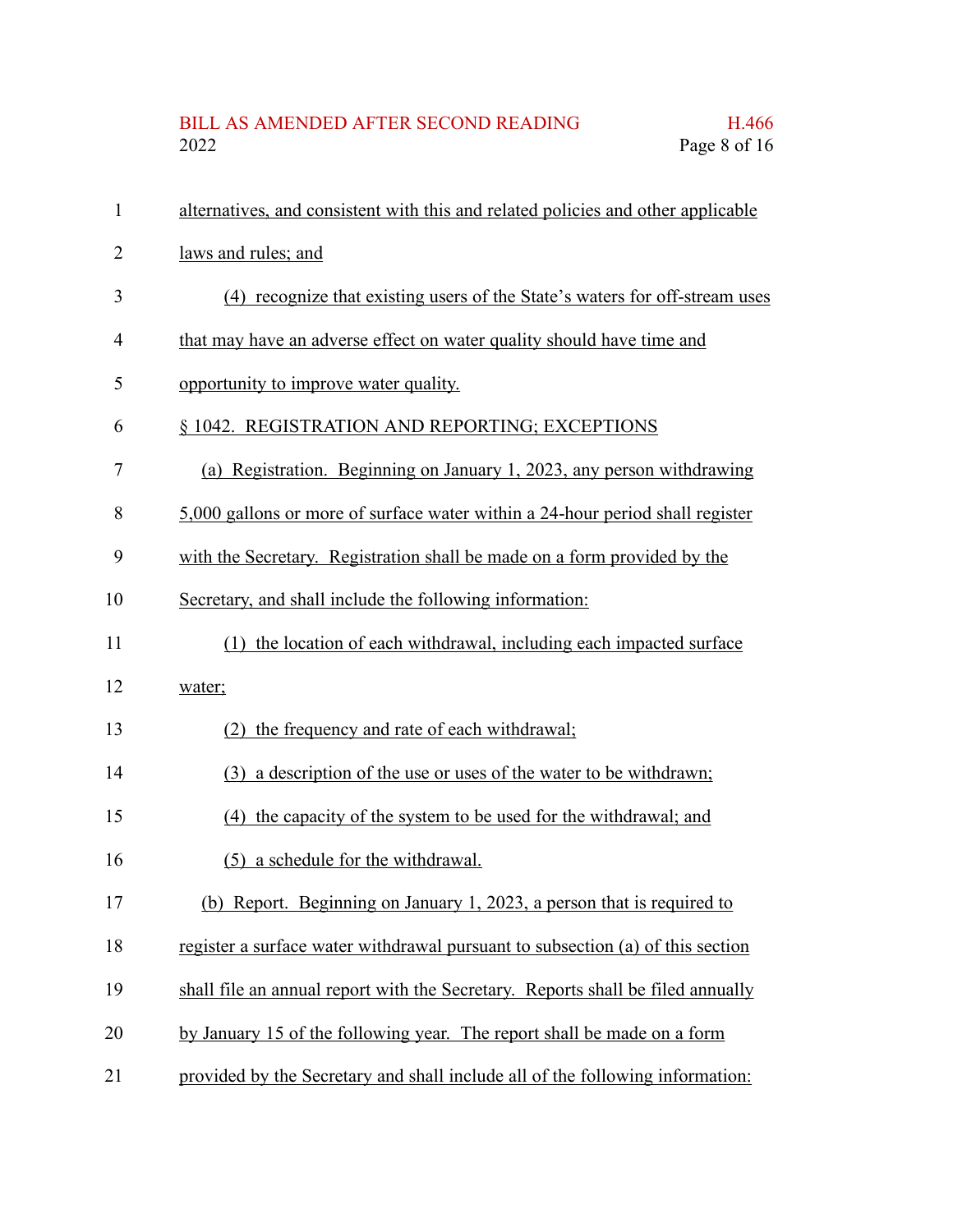## BILL AS AMENDED AFTER SECOND READING H.466<br>2022 Page 9 of 16 Page 9 of 16

| $\mathbf{1}$   | (1) the total amount of water withdrawn each month;                             |
|----------------|---------------------------------------------------------------------------------|
| $\overline{2}$ | (2) the location of each withdrawal, including each impacted surface            |
| 3              | water;                                                                          |
| 4              | (3) the daily maximum withdrawal for each month;                                |
| 5              | (4) the date of daily maximum withdrawal; and                                   |
| 6              | (5) any other information required by the Secretary.                            |
| 7              | (c) Methods of estimating withdrawals. The following methods shall be           |
| 8              | used to report the amounts of withdrawn surface water required to be reported   |
| 9              | under subsection (b) of this section:                                           |
| 10             | (1) Withdrawals of between 5,000 and 50,000 gallons of surface water            |
| 11             | in a 24-hour period shall either provide an estimate of total volume or provide |
| 12             | meter data. The report shall describe how any estimate was calculated.          |
| 13             | (2) Withdrawals of more than 50,000 gallons of surface water in a 24-           |
| 14             | hour period shall provide meter data.                                           |
| 15             | (d) Exceptions. The following withdrawals shall not be subject to the           |
| 16             | requirements of subsection (a) or (b) of this section:                          |
| 17             | surface water withdrawals for fire suppression or other public<br>(1)           |
| 18             | emergency response purposes;                                                    |
| 19             | (2) surface water withdrawals required to report under subchapter 3 of          |
| 20             | this chapter for snowmaking uses;                                               |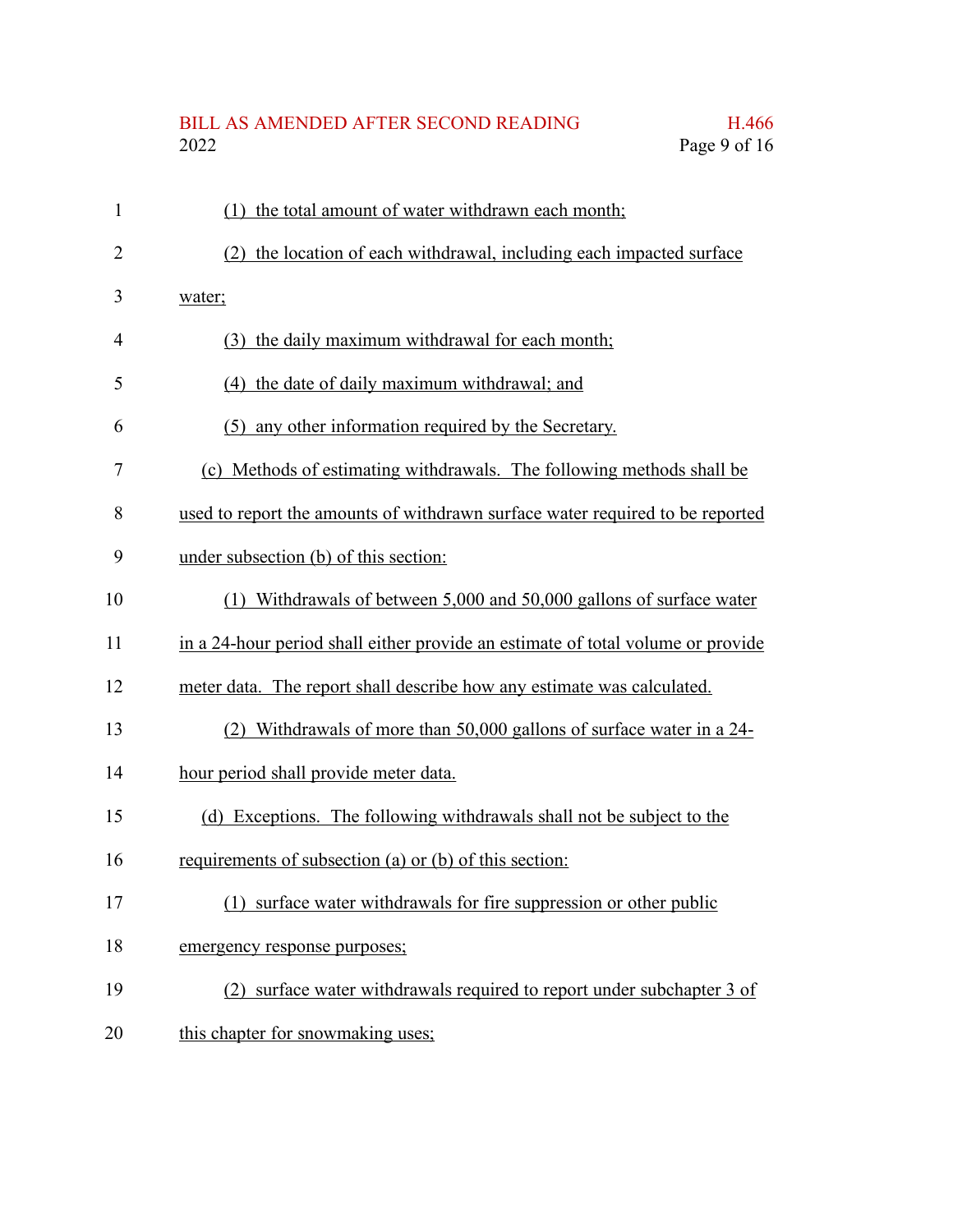## BILL AS AMENDED AFTER SECOND READING H.466<br>2022 Page 10 of 16 Page 10 of 16

| $\mathbf{1}$   | (3) surface water withdrawals approved pursuant to 10 V.S.A. chapter           |
|----------------|--------------------------------------------------------------------------------|
| $\overline{2}$ | 56 on public water supply and the rules adopted thereunder for use as a public |
| 3              | drinking water supply; and                                                     |
| $\overline{4}$ | (4) a surface water withdrawal reported to the Secretary under any             |
| 5              | project that requires the reporting of substantially similar data.             |
| 6              | § 1043. PERMIT REQUIREMENT; PROGRAM DEVELOPMENT                                |
| $\tau$         | (a) Program development. On or before July 1, 2026, the Secretary shall        |
| 8              | implement a surface water withdrawal permitting program that is consistent     |
| 9              | with section 1041 of this subchapter. The program shall be developed to:       |
| 10             | (1) require a permit or other authorization for surface water withdrawals      |
| 11             | based on potential impacts to surface waters or other factors, and establish   |
| 12             | conditions of operation necessary to protect surface waters and the Vermont    |
| 13             | Water Quality Standards;                                                       |
| 14             | (2) consider surface water withdrawal registration and reporting               |
| 15             | information submitted pursuant to section 1042 of this chapter in the          |
| 16             | establishment of permitting thresholds and other permitting requirements;      |
| 17             | (3) require efficient use and conservation of surface water;                   |
| 18             | (4) ensure that withdrawals comply with the Vermont water quality              |
| 19             | standards;                                                                     |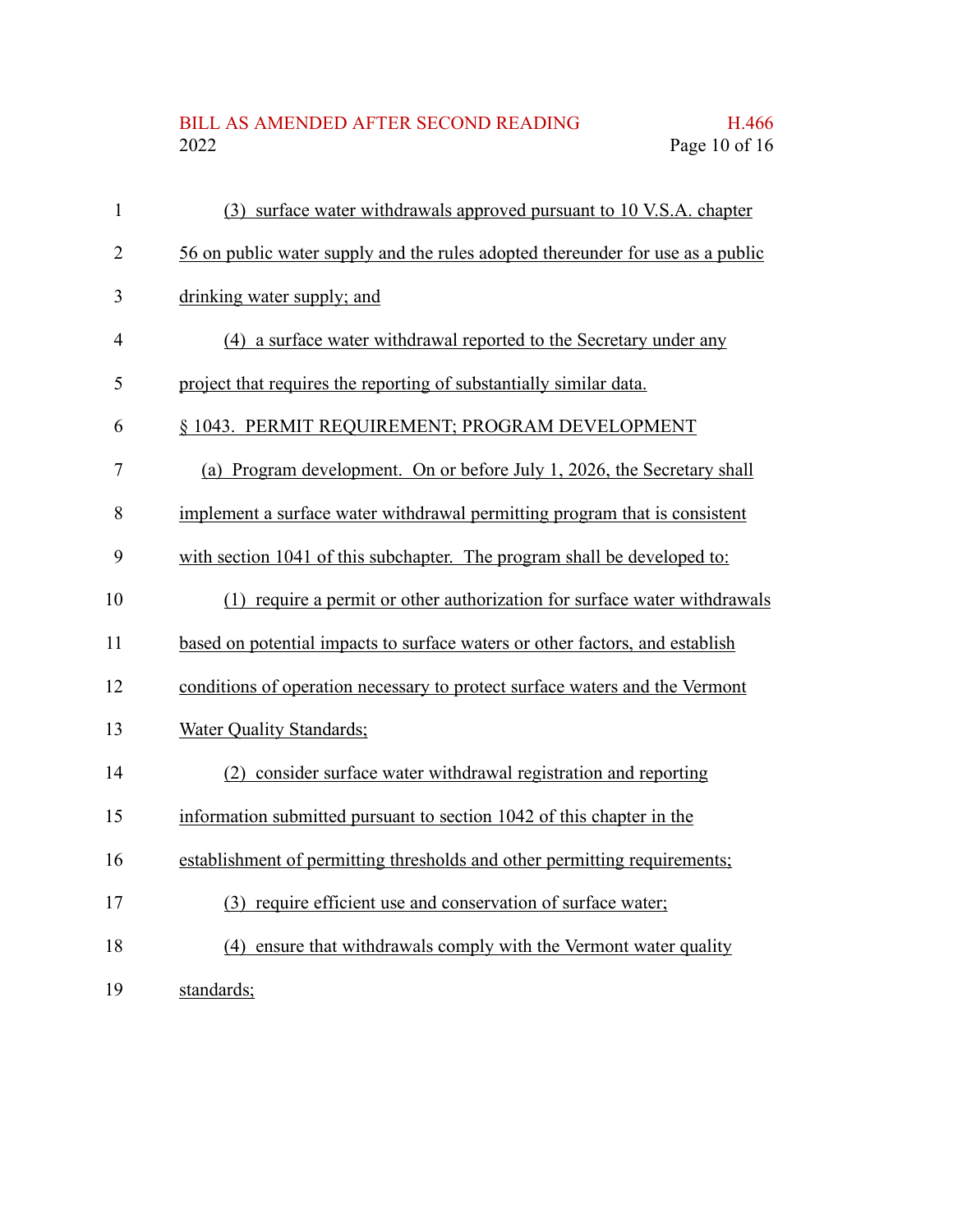## BILL AS AMENDED AFTER SECOND READING H.466<br>2022 Page 11 of 16 Page 11 of 16

| $\mathbf{1}$ | (5) establish limitations on withdrawals based on low flow or drought           |
|--------------|---------------------------------------------------------------------------------|
| 2            | conditions and the development of potential alternatives to meet surface water  |
| 3            | withdrawal needs in such cases; and                                             |
| 4            | (6) require assessment of any reasonable and feasible alternatives to           |
| 5            | proposed withdrawals that may have less of an impact on surface water           |
| 6            | quality.                                                                        |
| 7            | (b) Application. Application for a permit to withdraw surface water under       |
| 8            | the program established under subsection (a) of this section shall be made on a |
| 9            | form provided by the Secretary, and shall include the following information:    |
| 10           | (1) the location of each withdrawal, including the identification and type      |
| 11           | of each impacted surface water;                                                 |
| 12           | (2) a description of the use or uses of the water to be withdrawn;              |
| 13           | (3) a description of the proposed method of water withdrawal;                   |
| 14           | (4) the frequency and rate of the withdrawal;                                   |
| 15           | (5) an estimated schedule for the withdrawal;                                   |
| 16           | (6) the capacity of the system to be used for the withdrawal;                   |
| 17           | the location of the proposed return flow of the withdrawn water, and            |
| 18           | whether the withdrawal is an interbasin transfer;                               |
| 19           | (8) an estimate of the volume of water needed for the proposed use or           |
|              |                                                                                 |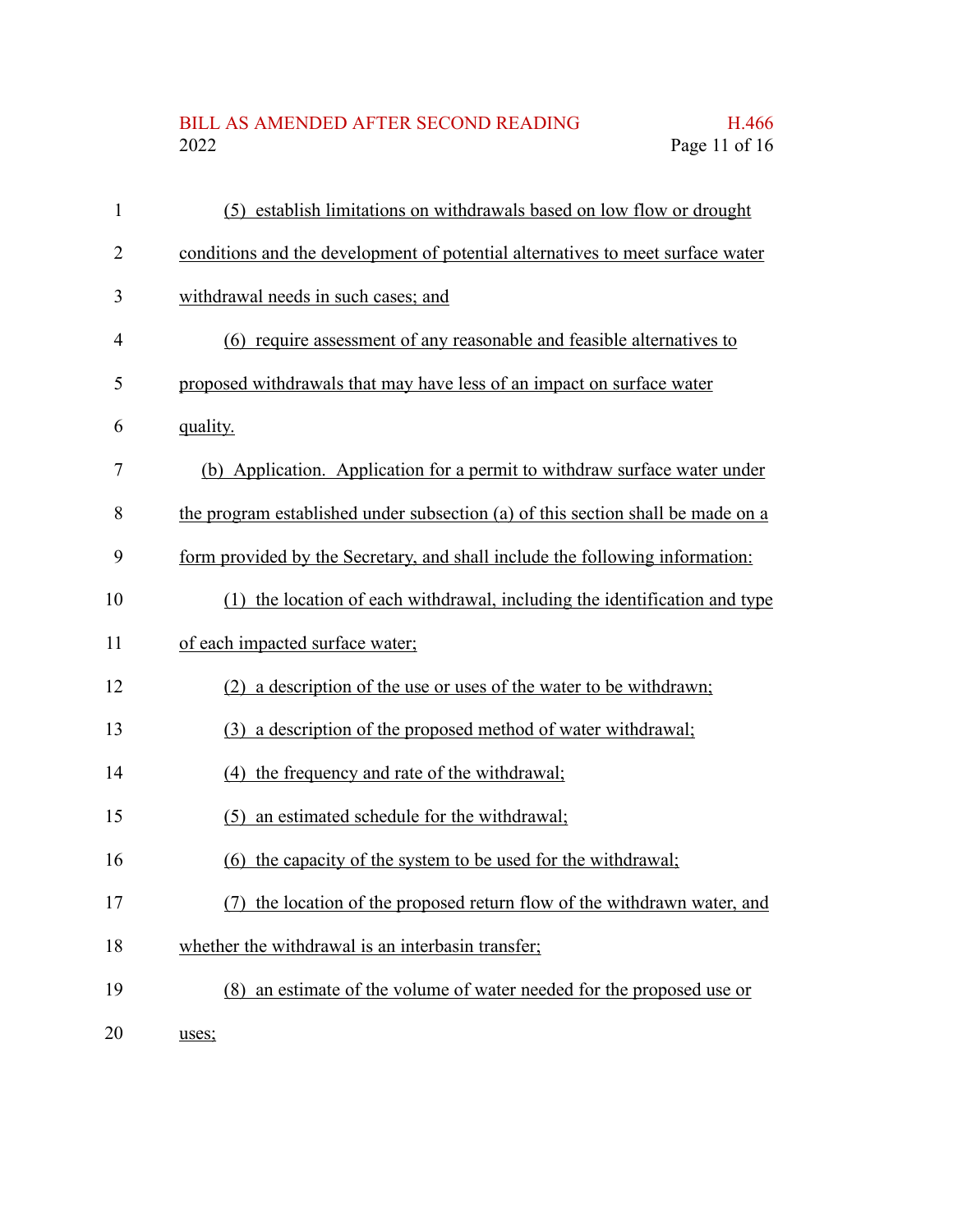## BILL AS AMENDED AFTER SECOND READING H.466<br>2022 Page 12 of 16 Page 12 of 16

| $\mathbf{1}$   | (9) a description of the alternative means considered for the proposed        |
|----------------|-------------------------------------------------------------------------------|
| $\overline{2}$ | uses of water that will have less of an impact on surface water quality; and  |
| 3              | (10) any other information required by the Secretary.                         |
| $\overline{4}$ | (c) Permits. The Secretary may issue a general permit to authorize certain    |
| 5              | withdrawal activities. A permit issued under this subchapter shall be for a   |
| 6              | period of not longer than 10 years from the date of issuance.                 |
| 7              | (d) Exceptions. A permit required under this subchapter shall not be          |
| 8              | required for surface water withdrawals for fire suppression or other public   |
| 9              | emergency response purposes.                                                  |
| 10             | (e) Existing surface water withdrawals.                                       |
| 11             | (1) Snowmaking withdrawals. Existing withdrawals approved pursuant            |
| 12             | to subchapter 3 of this chapter for snowmaking shall be reviewed pursuant to  |
| 13             | subdivision $(f)(1)$ of this section.                                         |
| 14             | (2) Nonsnowmaking withdrawals.                                                |
| 15             | (A) A permit required under this subchapter shall not be required             |
| 16             | until July 1, 2030 for an existing surface water withdrawal for nonsnowmaking |
| 17             | purposes, provided that:                                                      |
| 18             | (i) the existing surface water withdrawal is both registered and              |
| 19             | reported to the Secretary pursuant to section 1042 of this title on an annual |
| 20             | basis; and                                                                    |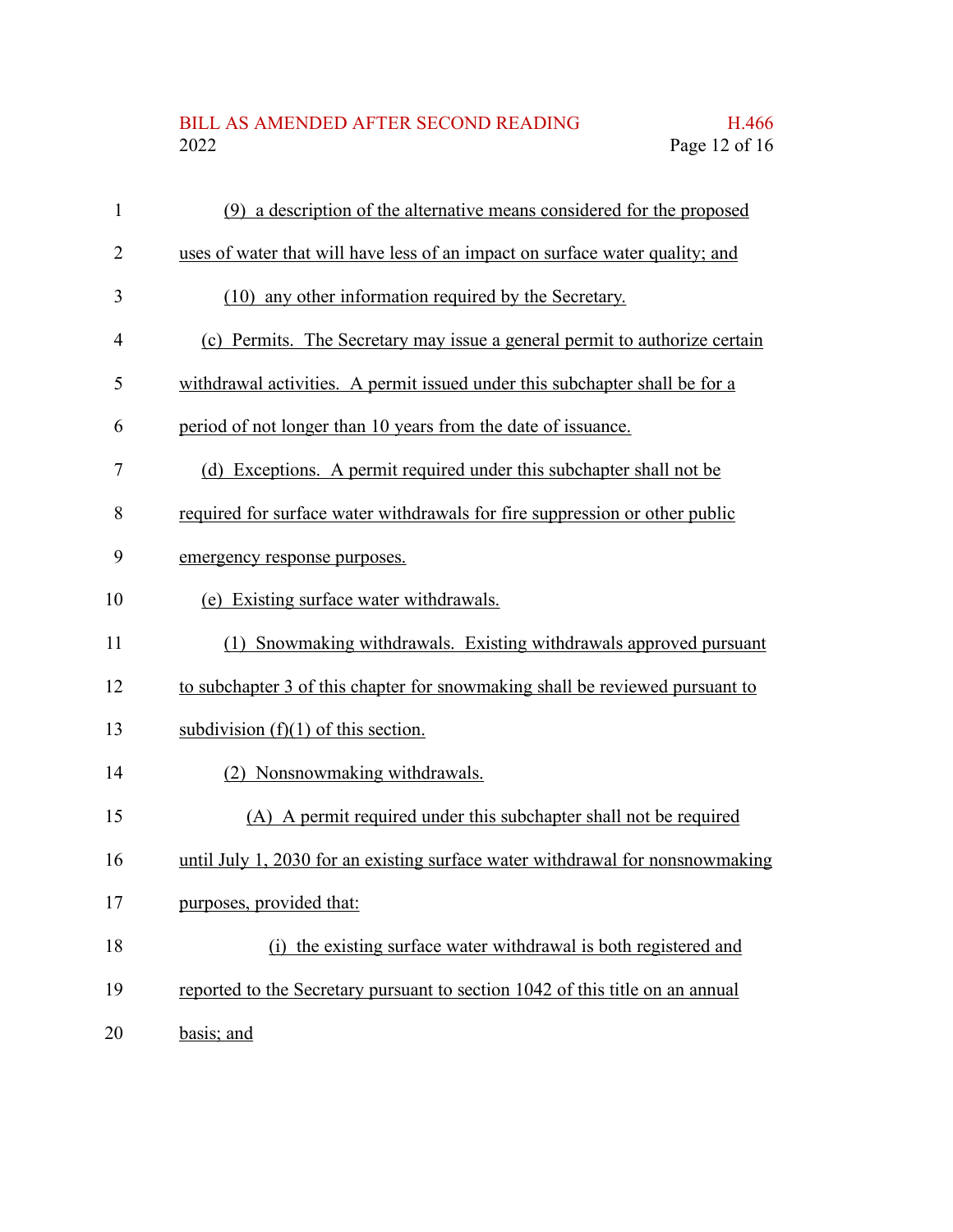## BILL AS AMENDED AFTER SECOND READING H.466<br>2022 Page 13 of 16 Page 13 of 16

| 1              | (ii) no expansion of the existing surface water withdrawal occurs                 |
|----------------|-----------------------------------------------------------------------------------|
| $\overline{2}$ | on or after January 1, 2023.                                                      |
| 3              | (B) For purposes of this subdivision, an expansion includes an                    |
| $\overline{4}$ | increase in reported surface water withdrawal rate or volume or increase in       |
| 5              | reported capacity of the system.                                                  |
| 6              | (f) Surface water withdrawals for snowmaking.                                     |
| 7              | (1) Existing withdrawals. Existing surface water withdrawals for                  |
| 8              | snowmaking purposes that have been reviewed and approved pursuant to              |
| 9              | subchapter 3 of this chapter shall not require additional technical review by the |
| 10             | Secretary under this subchapter, provided that the approved snowmaking            |
| 11             | activity is operated in compliance with the terms and conditions of the           |
| 12             | Secretary's approval. For such activities, the Secretary may issue a permit       |
| 13             | under the rules adopted pursuant to this subchapter.                              |
| 14             | (2) New withdrawals. Proposed surface water withdrawals for new                   |
| 15             | snowmaking activities that require review pursuant to subchapter 3 of this        |
| 16             | chapter shall be reviewed by the Secretary in accordance with the rules           |
| 17             | adopted pursuant to section 1032 of this title. If the Secretary determines that  |
| 18             | the proposed activity is consistent with those rules, the Secretary shall issue a |
| 19             | permit required by section 1045 of this section for that activity.                |
| 20             | (g) Enforcement.                                                                  |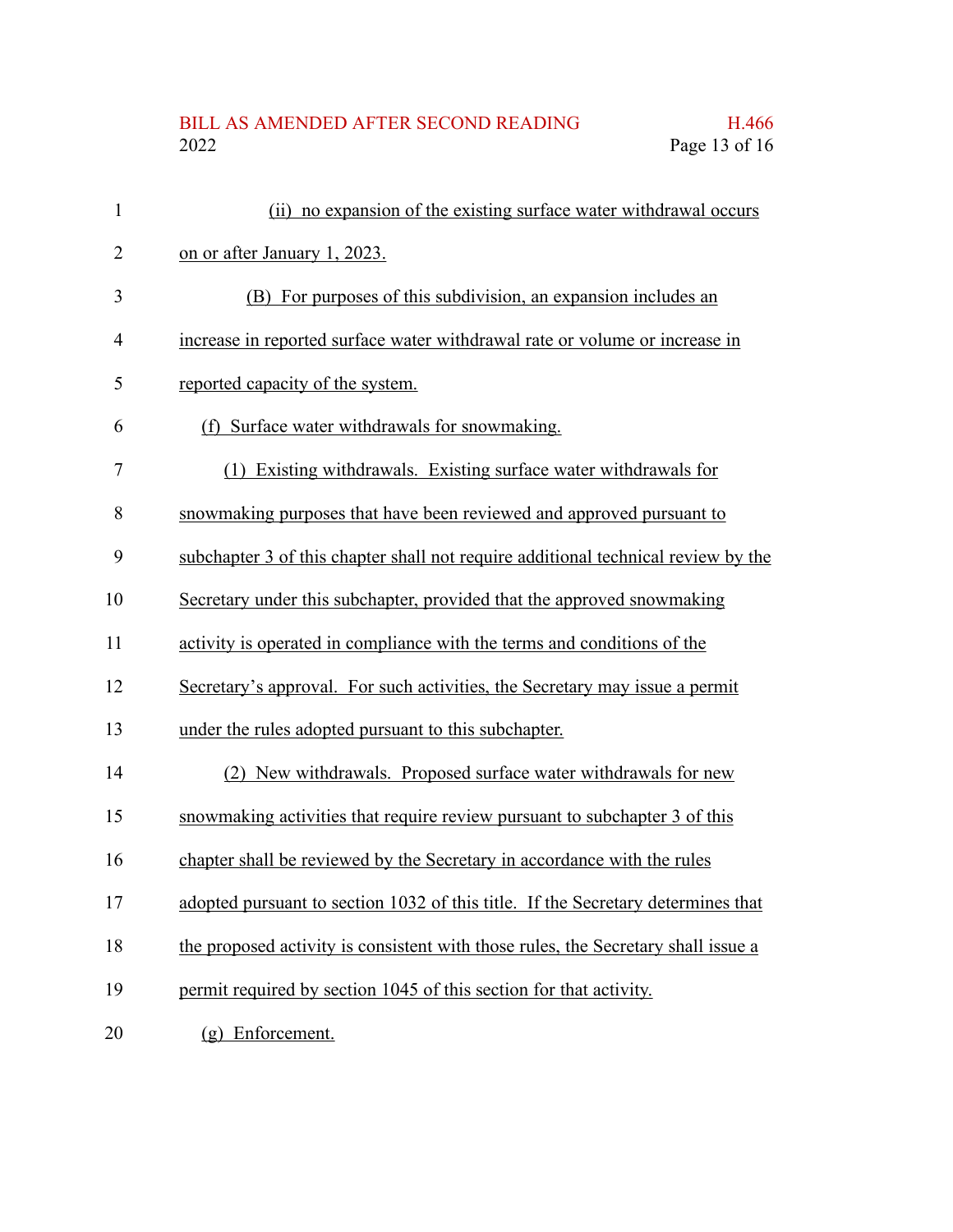## BILL AS AMENDED AFTER SECOND READING H.466<br>2022 Page 14 of 16 Page 14 of 16

| $\mathbf{1}$   | (1) The Secretary may require a person to obtain a permit under this               |
|----------------|------------------------------------------------------------------------------------|
| $\overline{2}$ | subchapter when the Secretary, in the Secretary's discretion, determines that a    |
| 3              | withdrawal or other action circumvents the requirements of this subchapter.        |
| $\overline{4}$ | (2) If the Secretary finds that a withdrawal subject to this subchapter            |
| 5              | results in the construction, installation, operation, or maintenance of any        |
| 6              | facility or condition that results in or can reasonably be expected to result in a |
| 7              | violation of the Vermont Water Quality Standards, the Secretary may issue an       |
| 8              | order establishing reasonable and proper methods and procedures for the            |
| 9              | control of that activity in order to reduce or eliminate the violation.            |
| 10             | (h) Reservation. Nothing in this subchapter shall be interpreted to                |
| 11             | supersede, limit, or otherwise effect the Secretary's authority to take action     |
| 12             | pursuant to section 1272 of this title or other applicable provision of law or     |
| 13             | rule.                                                                              |
| 14             | § 1044. INTERBASIN TRANSFERS OF SURFACE WATERS                                     |
| 15             | (a) Review of HUC 6 interbasin transfers. The Secretary shall review any           |
| 16             | interbasin transfer pursuant to the Vermont Water Quality Standards and other      |
| 17             | requirements of State law listed in subdivision $1253(h)(1)$ of this title. This   |
| 18             | review shall be in addition to any applicable standards and permitting             |
| 19             | requirements adopted pursuant to subsection 1043(a) of this title.                 |
| 20             | (b) Review of other transfers likely to violate Vermont Water Quality              |
| 21             | Standards. The Secretary may review any other surface water withdrawal that        |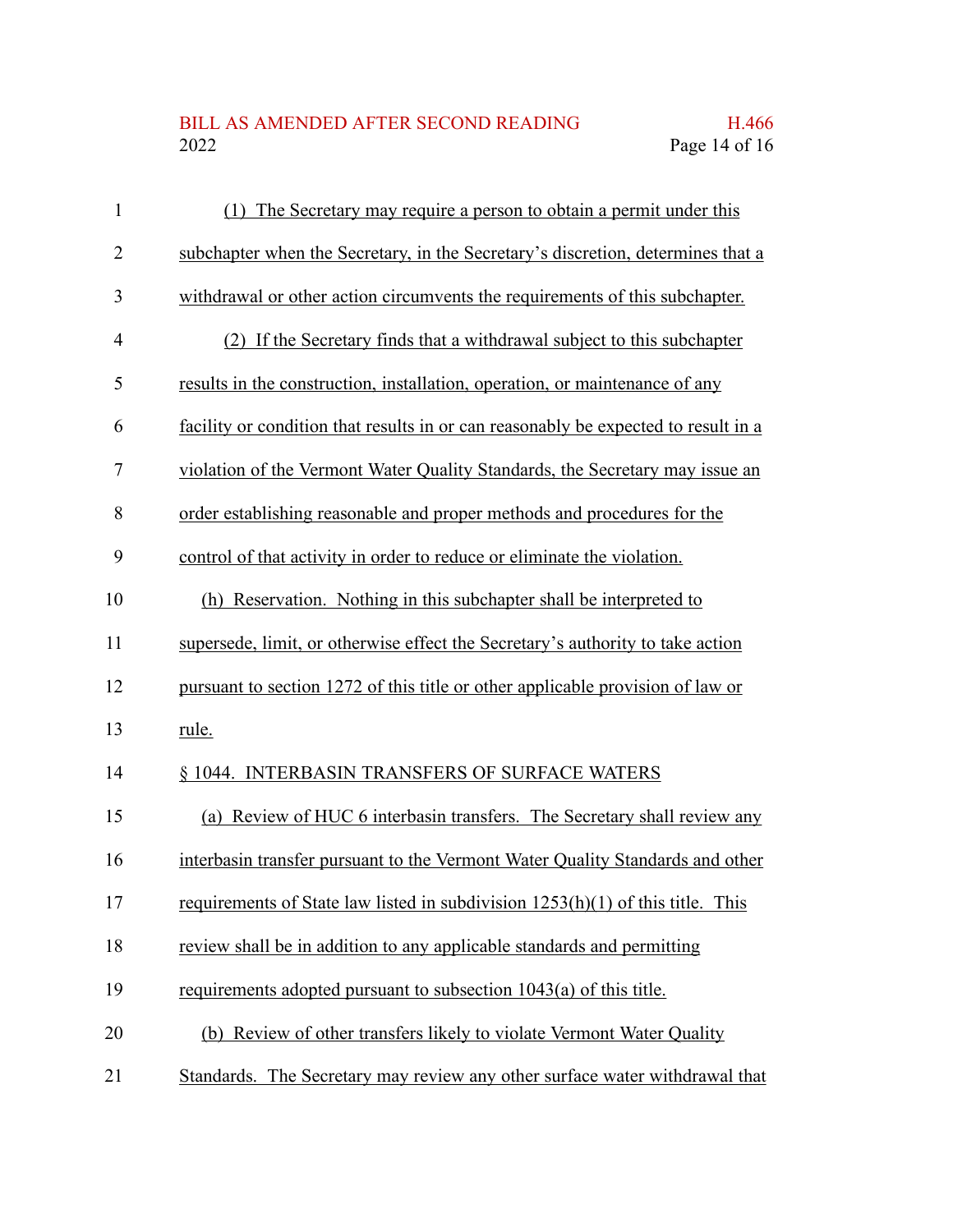| $\mathbf{1}$   | includes the transfer of surface water from one watershed to another watershed    |
|----------------|-----------------------------------------------------------------------------------|
| $\overline{2}$ | under the requirements of subsection (a) of this section if the Secretary         |
| 3              | determines that the activity is likely to result in a violation of the Vermont    |
| 4              | Water Quality Standards. The Secretary shall make a determination under this      |
| 5              | subsection based on a review of information set forth under subsection 1043(b)    |
| 6              | of this title that is readily available to the Secretary.                         |
| 7              | § 1045. RULEMAKING.                                                               |
| 8              | The Secretary shall adopt rules to implement the requirements of this             |
| 9              | Subchapter.                                                                       |
| 10             | Sec. 2. 10 V.S.A. § $1253(h)(1)$ is amended to read:                              |
| 11             | (h)(1) The Secretary shall administer a Clean Water Act Section 401               |
| 12             | certification program to review activities that require a federal license or      |
| 13             | permit or activities subject to regulation under chapter 47, subchapter 4 of this |
| 14             | title to ensure that a proposed activity complies with the Vermont Water          |
| 15             | Quality Standards, as well as with any other appropriate requirement of State     |
| 16             | law, including:                                                                   |
| 17             | (A) 10 V.S.A. chapter 37 (wetlands protection and water resources                 |
| 18             | management);                                                                      |
| 19             | (B) 10 V.S.A. chapter 41 (regulation of stream flow);                             |
| 20             | (C) 10 V.S.A. § 1264 (stormwater management);                                     |
| 21             | (D) 29 V.S.A. chapter 11 (management of lakes and ponds); and                     |